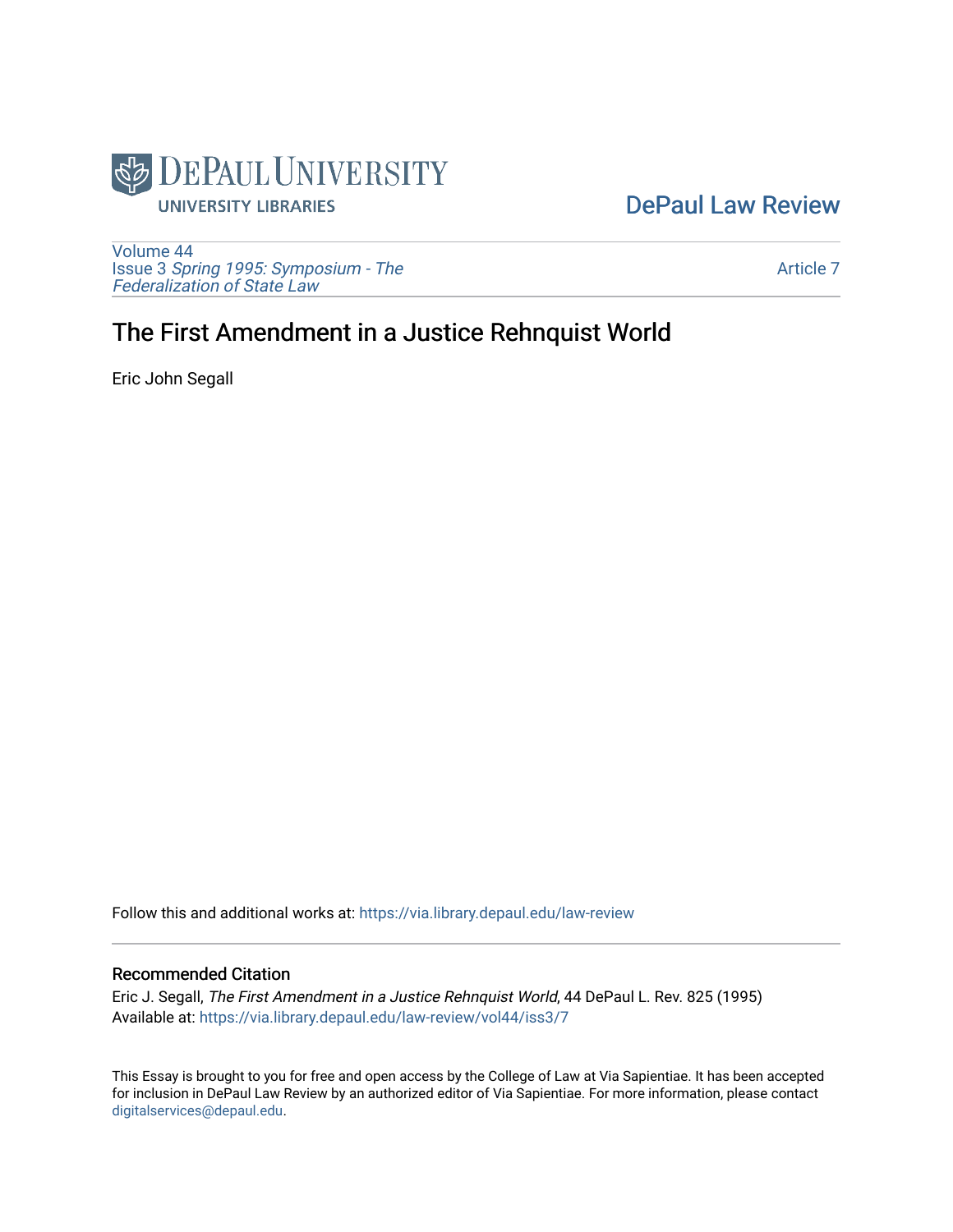## **ESSAY**

### **THE FIRST AMENDMENT IN A JUSTICE REHNQUIST WORLD**

#### *Eric John Segall\**

*It is quite possible, at least in the philosophic sense, to believe thoroughly in the right of free speech, but to have a good deal of doubt about its usefulness.*

William H. Rehnquist'

In February, **1997,** a mysterious and fatal virus strikes four Supreme Court Justices. President Gingrich quickly nominates replacements to **fill** the unexpected vacancies. During their confirmation hearings, all four testify that they share Justice Rehnquist's views on the First Amendment. After the Senate confirms them, the four new Justices, along with Justice Rehnquist, begin aggressively rewriting first amendment law. The following is what the First Amendment might look like in this new Justice Rehnquist world.<sup>2</sup>

<sup>\*</sup> Associate Professor of Law, Georgia State College of Law. I would like to thank Arnold Loewy, Paul Milich, John Malcolm, Ellen Podgor, Mary Radford, and Steve Wermiel for their helpful contributions to this Essay.

*<sup>1.</sup>* Civility and Freedom *of Speech,* 49 Ind. L.J. 1, 2 (1973).

<sup>2.</sup> Some of the cases discussed in this Essay are imaginary and some are real. All of the imaginary decisions are, however, based on actual opinions Chief Justice Rehnquist has written or votes he has cast. Despite the tone of this Essay, I am not suggesting that all of these decisions are unreasonable interpretations of the First Amendment, although many are. Moreover, to be fair, Justice Rehnquist has, on occasion, ruled in favor of those asserting First Amendment rights. *See,* e.g., Keller v. State Bar of Cal., 496 U.S. 1, 15-16 (1990) (writing for a unanimous Court, Justice Rehnquist held that state bars cannot use mandatory dues for political causes unrelated to regulating the legal profession); Hustler Magazine v. Falwell, 485 U.S. 46, 49-50 (1988) (writing for a unanimous Court, Justice Rehnquist held that a public figure could not recover for intentional infliction of emotional distress arising out of magazine parody without establishing malice as required by New York Times v. Sullivan, 376 U.S. 254 (1964)); NAACP v. Claiborne Hardware Co., 458 U.S. 886, 907 (1982) (Rehnquist, J. concurring) (holding boycotts are constitutionally protected under the first amendment). Nevertheless, as this Essay demonstrates, Justice Rehnquist has a uniquely (for a Supreme Court Justice) limited view of first amendment protections. *See, e.g., infra* notes 8, 11, 16, 22 (citing examples of Justice Rehnquist taking positions on first amendment issues not shared by anyone else on the Court).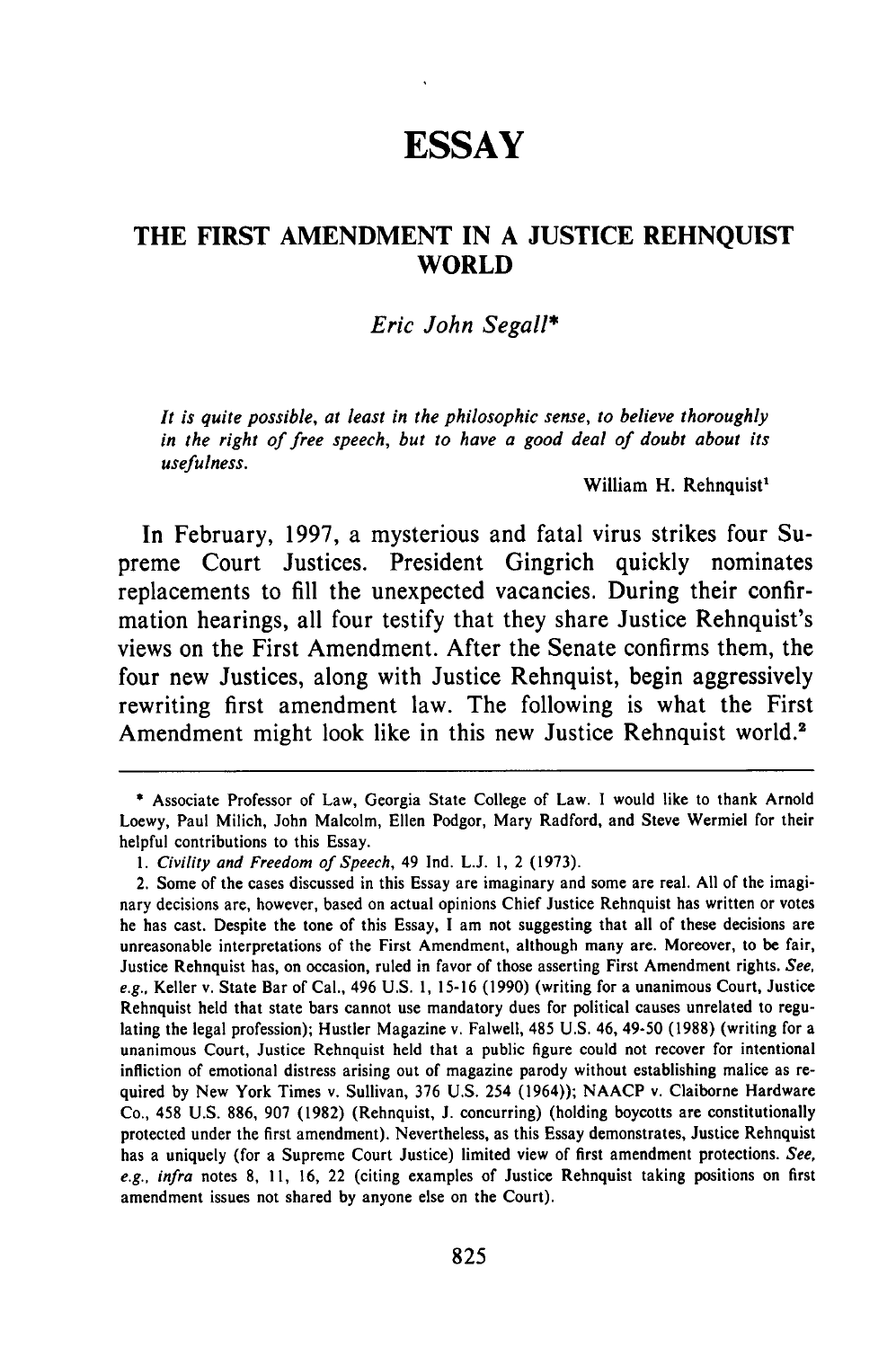### **THREE YEARS LATER**

It is a cold December day in London, England. Sir Andrew Blake is a noted British law professor and civil rights advocate who prefers the free speech protections of the United States Constitution to England's common law legal system. Three years ago, Sir Andrew suffered a serious stroke after he began a book comparing the English and American notions of freedom of speech, freedom of the press, and freedom of religion. He is finally ready to complete the project, but upon returning to work, discovers an astonishing First Amendment development in the United States. It appears that two similarly situated political protesters were recently given quite different treatment by the United States Supreme Court. One political protester, upset about the Gingrich Administration's foreign policy, was arrested for burning the American flag during a peaceful demonstration. He was prosecuted pursuant to a state law prohibiting flag burning if the burner's intent is to cause offense to others.<sup>3</sup> The Supreme Court upheld his conviction on the basis that "one of the high purposes of a democratic society is to legislate against conduct that is regarded as evil and profoundly offensive to the majority of people - whether it be murder, embezzlement, pollution, or flag burning."<sup>4</sup>

On the same day that the flag burner was arrested, another political protester, upset about his state's affirmative action policies, was arrested for burning a cross directly in front of several people of color. He was prosecuted under a state law that prohibits the use of symbols that "one knows or has reasonable grounds to know arouses anger, alarm or resentment in others on the basis of race, color, creed, religion or gender."<sup>5</sup> The state supreme court interpreted this hate speech law to apply to only those symbols that amounted to "fighting words," which "by their very utterance inflict injury or tend to incite an immediate breach of the peace."<sup>6</sup> The United

<sup>3.</sup> This statute is similar to the Texas law struck down in Texas v. Johnson, 491 U.S. 397 (1989), which prohibited the "desecration" of the American flag in a way that "the actor knows will seriously offend one or more persons likely to observe or discover his action." *Id.* at 401 n.l.

*<sup>4.</sup> See* Texas v. Palmer, 646 U.S. 112 (1997) (quoting Justice Rehnquist's dissent in *Texas v.* Johnson, 491 U.S. at 435).

<sup>5.</sup> This statute is identical to the law struck down by the Supreme Court in R.A.V. v. City of St. Paul, 112 **S.** Ct. 2538 (1992) (Justice Rehnquist joined Justice Scalia's opinion). The defendant in *RAY.* burned a cross on a black family's lawn. *Id.* at 2541.

*<sup>6.</sup> See* Seaver v. Allstate, 432 All Rept. 2d. 234, 236 (1997) (citing Chaplinsky v. New Hampshire, 315 U.S. 568, 572 (1942)).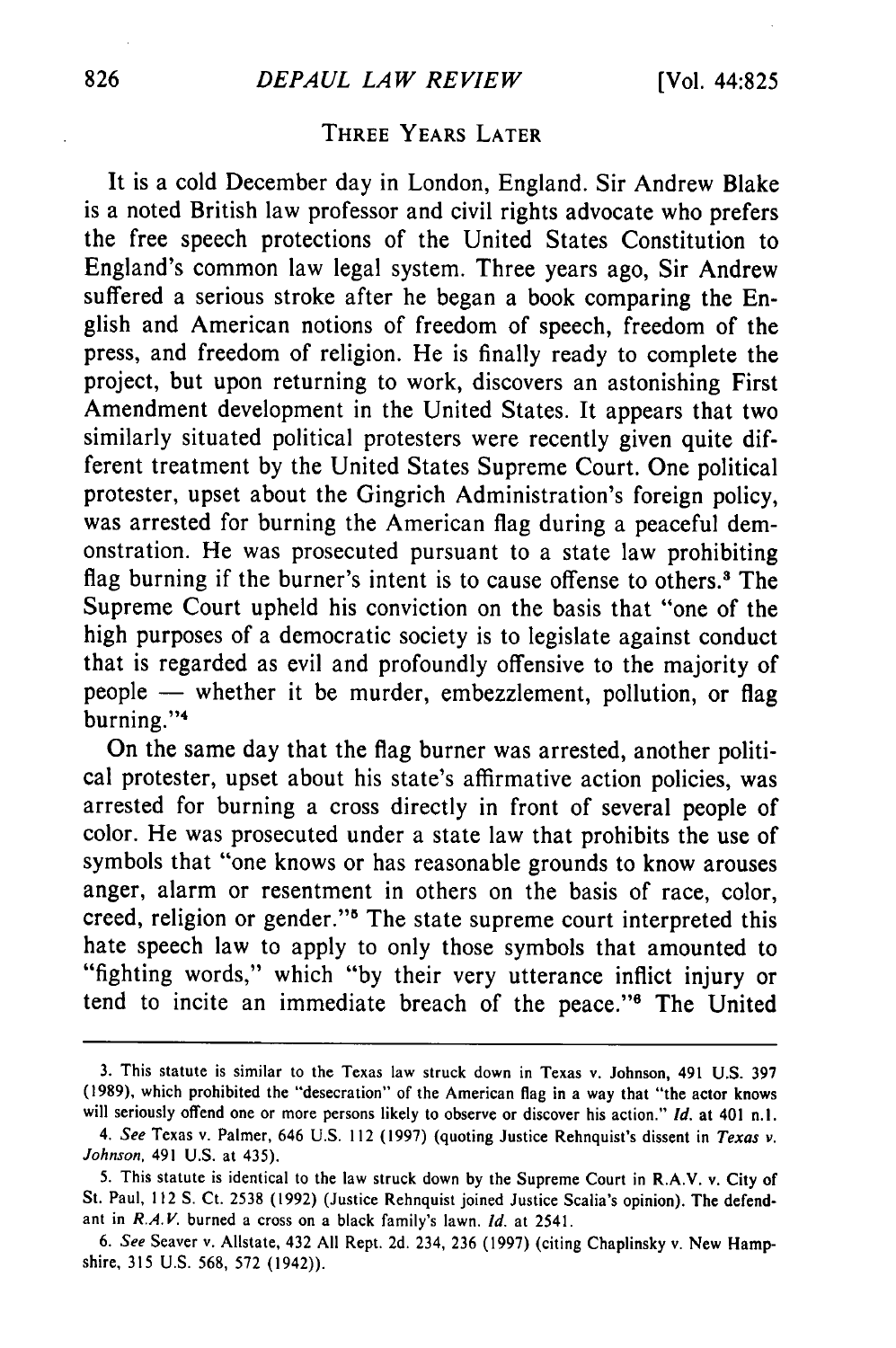States Supreme Court reversed the defendant's conviction on the basis that the hate speech law, even as narrowly construed **by** the state supreme court, violated the First Amendment.<sup>7</sup> Sir Andrew quickly surmises that these two cases mean that states can legally outlaw the burning of an American flag in political protest, but they cannot prohibit the burning of a cross to demonstrate racial hatred.<sup>8</sup> In light of this development, Sir Andrew decides that in order to complete his book he ought to visit the United States to observe first hand what has occurred since he suffered his stroke three years ago.

#### *Day I*

Upon disembarking his jumbo jet at Allstate International Airport and walking through the crowded terminal to baggage claim, Sir Andrew notices that there are no political, religious or social groups distributing information in the Airport. Sir Andrew had heard that such groups frequently target American transportation centers, and he is somewhat surprised **by** this lack of activity in a busy airport. While waiting for his luggage, he opens his summary of Supreme Court cases and sees that the Supreme Court has held that airports are not public fora because they have not for "time out of mind been held in the public trust and used for the purposes of expressive activity."<sup>9</sup> Therefore, the Supreme Court subsequently held that even *complete* bans on the sale and distribution of litera-

9. International Soc'y for Krishna Consciousness, Inc. v. Lee, 112 **S.** Ct. 2701, 2706 (1992) (Justice Rehnquist wrote for the majority).

*<sup>7.</sup>* See Fingers v. Allstate, 631 U.S. 123 (1997). Justice Rehnquist, writing for the majority, relied on the Court's prior R.A.V. decision. *See* R.A.V., 112 **S.** Ct. at 2541. In that decision, the Court held that if a state is going to prohibit fighting words, it must prohibit all fighting words and not a subset of fighting words involving race, color, creed, religion or gender. *Id.* at 2449-50. For a discussion comparing this holding to the holding in Texas v. Johnson, see *infra* note 8.

<sup>8.</sup> Justice Rehnquist is the *only* member of the Court who both voted to uphold the flag burning law and strike down the hate speech law on the specific basis that a state cannot prohibit racebased fighting words. *Johnson,* 491 U.S. at 421 (Rehnquist, C.J., dissenting); *R.A.V.,* 112 **S.** Ct. at 2541. The other three Justices who would have upheld the flag burning law, Justices White, Stevens, and O'Connor, would have also upheld the Minnesota hate speech law at issue in R.A.V. had it truly been limited to race-based fighting words likely to cause an immediate breach of the peace. *See* R.A.V., 112 S. Ct. at 2550-60. They found, however, that the Minnesota Supreme Court had not really limited the statute to apply only to fighting words. *Id.* These three Justices, therefore, believe that states can prohibit *both* racially-based fighting words and the burning of the American flag with the intent to offend others. Therefore, although Justices White, O'Connor, and Stevens may have somewhat narrow views about the first amendment, they are nonetheless consistent. Justice Rehnquist, however, is the *only* member of the Court who believes that states can prohibit flag burning as a means of political protest, but cannot prohibit race-based fighting words. *Johnson,* 491 U.S. at 421 (Rehnquist, C.J., dissenting); *R.A.V.,* 112 S. Ct. at 2549-50.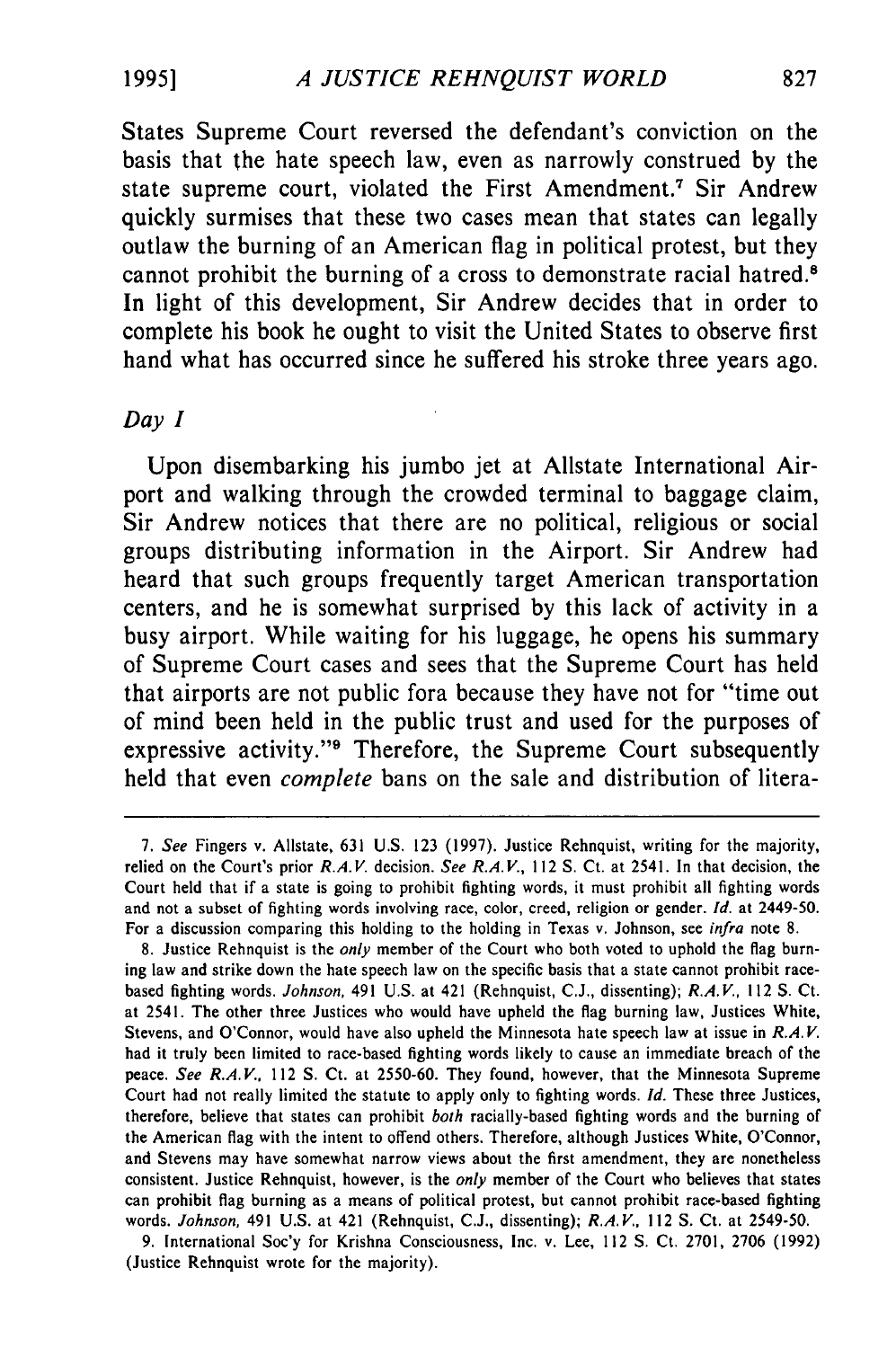ture in airports do not violate the First Amendment.<sup>10</sup> Sir Andrew concludes that Allstate has probably enacted such a total ban.

After Sir Andrew collects his suitcase, he takes a taxi to his hotel, checks in, and decides to take a walk. His hotel is near Allstate Central Park and because it is such a beautiful warm day, he decides to buy a newspaper and read it in the park. He finds several newsracks and notices that the price of one newspaper, *The Allstate Times,* is fifty cents while the price of the other newspaper, *The Local Gazette,* is only thirty-five cents. Surprised by this discrepancy, he asks a passerby what accounts for the difference in price. Luckily the passerby, a member of the Allstate legislature, is equipped with the answer.

"Last year we passed a law that places a use tax on newsprint and ink but we exclude the first one hundred thousand dollars of ink and paper from any taxation. That means that only large newspapers have to pay the use tax."<sup>11</sup>

"Doesn't your First Amendment prohibit a tax on large newspapers but not small newspapers?" Sir Andrew asks.

"No sir, that used to be the law but the Supreme Court recently changed its view and held that a tax on only certain members of the press does not violate the First Amendment unless it is a 'deliberate and calculated device designed with an illicit purpose.<sup>12</sup> Of course, we argued that we wanted to raise revenue without hurting the little guy. We didn't tax that rag the *Allstate Times* for any illicit purpose, at least not that the *Times* could prove in court."

Sir Andrew thanks the legislator for his time and information. The legislator responds by handing Sir Andrew his business card and encouraging him to call if he has any more questions during his stay in Allstate.

<sup>10.</sup> *See* ACLU v. Kennedy Airport, 629 U.S. 421 (1998) (relying on Justice Rehnquist's dissenting opinion in Lee v. International Soc'y for Krishna, Inc., 112 S. Ct. 2709, 2710 (1992)). In *Lee,* the Supreme Court invalidated a total ban on leafletting at Kennedy, La Guardia, and Newark Airports. *Lee,* 112 S. Ct. at 2709.

**<sup>11.</sup>** An identical law was struck down by the Supreme Court in Minneapolis Star v. Minnesota Comm'r of Revenue, 460 U.S. 575, 593 (1983). Justice Rehnquist was the sole dissenter to the holding that the exemption violated the first amendment because it treated large newspapers differently than small newspapers. **Id.** at 596 (Rehnquist, J., dissenting). Even Justice White, who consistently voted against special protections for the press under the first amendment, see, e.g., Gertz v. Robert Welch, Inc., 418 U.S. 323, 369 (1974) (White, J., dissenting); Branzburg v. Hayes, 408 U.S. 665, 667 (1972), believed the tax scheme to be unconstitutional. Minneapolis Star, 460 U.S. at 593 (White, J., concurring in part & dissenting in part).

<sup>12.</sup> See New York Times v. Alabama, 639 U.S. 217 (1999) (citing Justice Rehnquist's dissent in Minneapolis Star, 460 U.S. at 603).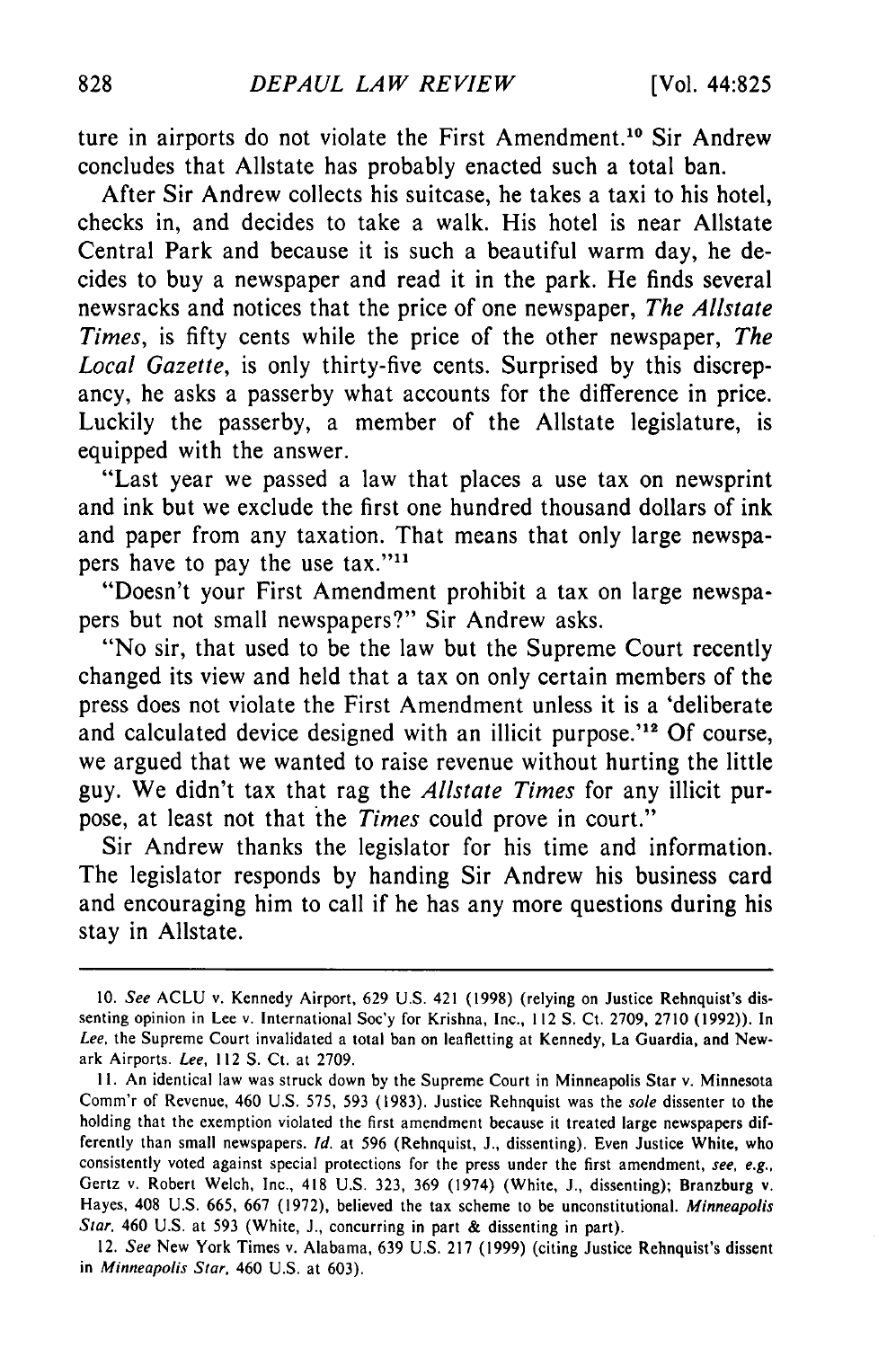Sir Andrew purchases the *Local Gazette* and sits down on a park bench. While he is reading the paper, he notices an interesting story on page thirty-two. It appears that the new military leaders of the country of Tyranny have nationalized the country's newspapers and clamped down on all political dissent. In addition, according to the story, Tyranny just happens to have an embassy in Allstate. Because Sir Andrew believes in freedom of speech at all times and in all cultures, he decides to stage a one-person protest in front of Tyranny's embassy. He visits a stationary store and draws a large sign stating "Down with Tyranny! Allow Private Newspapers and the Freedom to Dissent." Pleased with his pun, he ascertains the location of the embassy and heads there feeling quite good about himself. "Nothing like a good political protest to make one's day," he always says.

When he arrives at the embassy, he stands on the sidewalk about 300 feet from the front door and holds up his sign. Five minutes later, however, a policeman approaches Sir Andrew and informs him that he is breaking a law prohibiting the display of any sign within 500 feet of an embassy that tends to bring the government occupying that embassy into "public odium or disrepute."<sup>13</sup> Sir Andrew says to the officer, "You mean I'm not allowed to protest in front of the embassy?" The policeman responds that such protests are illegal under the Allstate Embassy Protection Act and that he happens to know the Supreme Court recently upheld the law.<sup>14</sup> He also tells Sir Andrew that, because he is obviously a foreigner, he will cut him some slack and not arrest him if he agrees to leave the embassy immediately. Sir Andrew is tempted to fight on but decides that he will not be able to continue his First Amendment tour of the United States if he is sitting in jail or deported back to England. Accordingly, he agrees to leave the embassy and returns to his hotel to reconsider the events of his first day in the United States.

#### *Day* H

Having slept rather soundly through the night, Sir Andrew orders a room service breakfast and turns on the television to watch the

<sup>13.</sup> This law is identical to the law struck down by the Supreme Court in Boos v. Barry, 485 U.S. 312, 315, 329 (1988).

<sup>14.</sup> *See* Gulf War Veteran Soc'y v. Allstate, 644 U.S. 167 (1999) (relying on Justice Rehnquist's dissent in *Boos,* 485 U.S. at 338). Justice Rehnquist relied on Judge Bork's decision in the court of appeals. *Boos,* 485 U.S. at 338.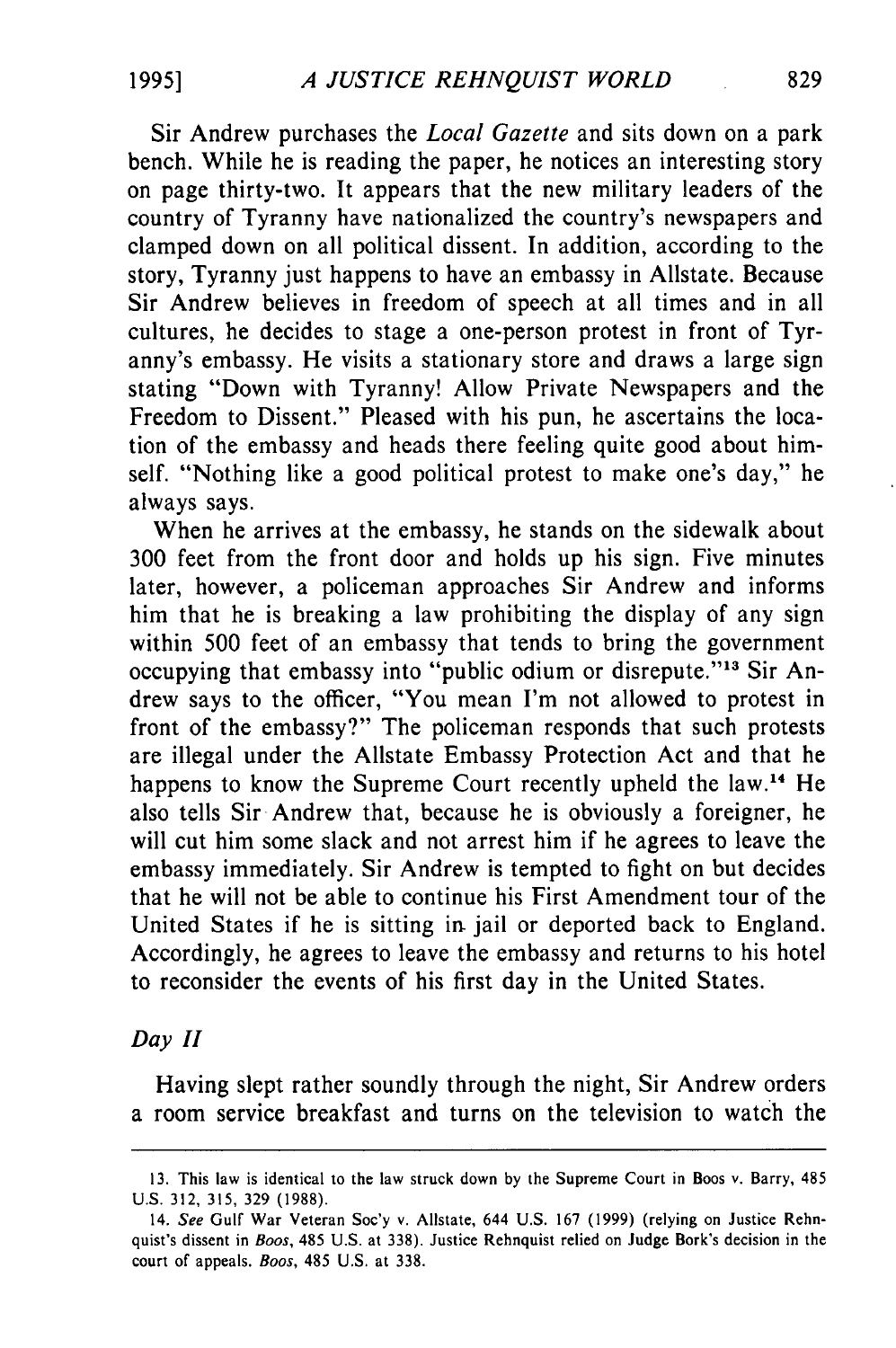local news. After several uninteresting stories, he hears an item that takes his attention away from his breakfast. The newscaster reports that at 10:00 a.m. this morning the trial of a young man who was arrested for breach of the peace is scheduled to begin in the Allstate courthouse. What makes the trial noteworthy, according to the newscaster, is that the defendant was arrested for creating a disturbance while advocating that Jewish-Americans be deported to Israel. The main issue in the case is whether the protester was entitled to keep speaking after a police officer ordered him to stop for fear that the crowd would attack the speaker and cause a riot.15 After hearing about the trial, Sir Andrew decides that he will begin his day by visiting the courthouse to observe how this fascinating First Amendment case will unfold.

Sir Andrew arrives at the courthouse at 9:15 a.m. to make sure that he can obtain a seat in the courtroom. Upon arriving there, however, he is told that at 8:00 that morning the judge granted the joint request of the defendant and the prosecutor to close the trial to the public. Sir Andrew asks the clerk how this can be and she responds that he might want to talk to the legal reporter for the *Allstate Times* who was in the courtroom when the judge issued her closure order. Sir Andrew calls the newspaper and asks to talk to the legal reporter. When she comes on the line, Sir Andrew explains who he is and asks about the reasons for and legality of the judge's closure order. The reporter explains that the government wanted the courtroom closed for fear that a courtroom disturbance would cause a mistrial, and the defendant wanted the courtroom closed because his attorney believed that the jury would be more sympathetic without a large crowd in the courtroom. Sir Andrew replies that the press and public must have some right to attend a trial of such important public interest. The reporter sighs, and informs Sir Andrew that at one time he would have been correct but now if the prosecutor and the defendant agree to close a trial, the judge can order the trial closed for that reason alone. Moreover, such an order is not

<sup>15.</sup> A similar issue was raised by Feiner v. New York, 340 U.S. 315, 316-17 (1951), and has generated much academic commentary. See, e.g., Note, 80 HARV. L. REV. 1773, 1775 (1967) (arguing that a hostile audience should not be permitted to suppress a peaceful demonstration by using acts of violence which necessitate police intervention); Richard Stewart, Public Speech and Public Order in Britain and the United States, 13 **VAND.** L. **REV.** 625, 632-33 (1960) (discussing Feiner in detail); Walter Gellhorn, **AMERICAN** RIGHTS: **THE CONSTITUTION IN ACTION** 55-62 (1960) (discussing the problem that arises, such as in Feiner, when a speaker's words have actually aroused the hostility of his audience, creating the possible danger of public disorder).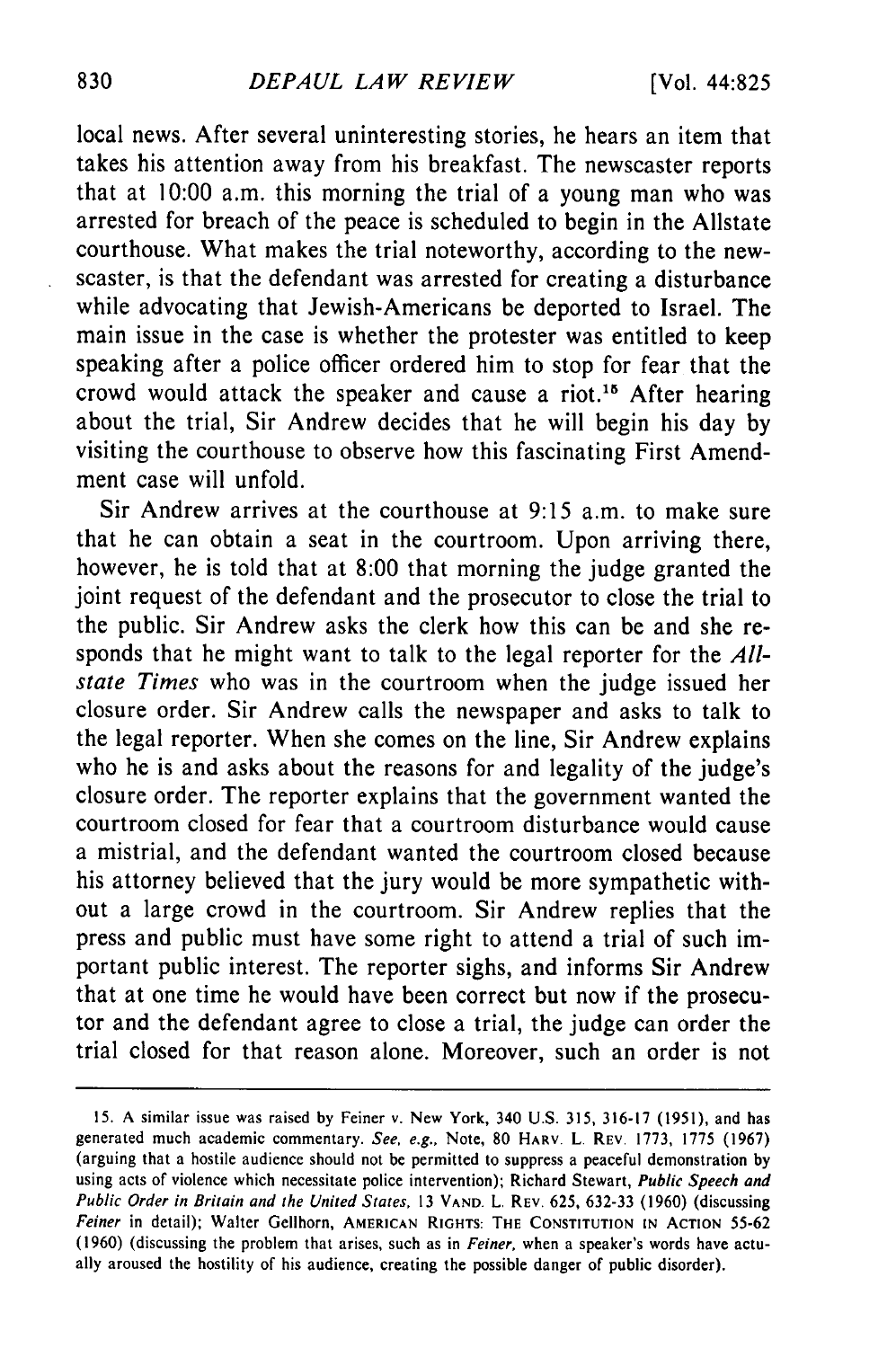subject to judicial review, regardless of the press's or the public's desire to attend the trial.16 Sir Andrew politely thanks the reporter for her help, hangs up the phone, and heads to the courtroom cafeteria for a cup of coffee and a moment of reflection to ponder this surprising disruption of his planned morning activity.

Frustrated **by** his exclusion from the trial, Sir Andrew decides to call his niece who lives in the neighboring town of Robertsonville, about 40 miles away. She is a teacher in a private Catholic high school there and suggests that Sir Andrew rent a car and meet her at the school around **1:00** p.m. After she gives him directions, Sir Andrew finishes his coffee and returns to his hotel to inquire about renting a car.

Sir Andrew arrives at the school promptly at **1:00** p.m., and is greeted **by** his niece with a warm hug. She asks him if he wants a tour of the school, and he responds affirmatively. They enter the school, and Sir Andrew's niece shows him into a room containing numerous state of the art computer systems designed to assist students preparing for college. As they are about to leave the room, Sir Andrew notices the following plaque to the right of the door:

**THIS** COMPUTER ROOM WAS **MADE** POSSIBLE BY **A** GRANT FROM THE ROBERTSONVILLE **GENERAL** ASSEMBLY.

Surprised, Sir Andrew says to his niece, **"I** thought that the United States Constitution's First Amendment prohibits direct gov-

**1995]**

**<sup>16.</sup>** See Wall St. J. v. Allstate Sup. Ct., 655 U.S. 567 (1998) (relying on Justice Rehnquist's sole dissent in Richmond Newspapers, Inc. v. Virginia, 448 U.S. **555,** 604 **(1980)** (Rehnquist, **J.,** dissenting)). In that dissent, Justice Rehnquist asked whether there is "any provision in the Constitution" that requires a trial court to open its proceedings to the press and public. Richmond, 448 U.S. at 606 (Rehnquist, J., dissenting). His answer was that he was "unable to find any such prohibition," when both the defendant and the state consent to a closure order. *Id.* This type of rhetoric, reading the First Amendment out of the Constitution, is characteristic of Justice Rehnquist's First Amendment decisions. *See, e.g.,* Posadas De Puerto Rico Assoc. v. Tourism Co., 478 U.S. 328, 346 (1986) (upholding a Puerto Rican regulation prohibiting certain kinds of casino advertising directed at residents of Puerto Rico but not tourists). In *Posadas,* Justice Rehnquist wrote, " $[i]$ t would ... be a strange constitutional doctrine which would concede to the legislature the authority to totally ban a product or activity, but deny to the legislature the authority to forbid the stimulation of demand for the product or activity through advertising..." *Id.* Justice Brennan responded in dissent that a doctrine prohibiting the states from restricting speech was not "strange" at all but "called the First Amendment." *Id.* at 354-55 n.4 (Brennan, J., dissenting); *see also* Virginia State Bd. of Pharmacy v. Virginia Citizens Consumer Council, 425 U.S. 748, 781 (1976) (Rehnquist, J., dissenting) (writing in a *sole* dissent that would uphold a state law prohibiting pharmacists from advertising prices of prescription drugs, a law the Court invalidated under the first amendment, Justice Rehnquist said, "there is certainly nothing in the United States Constitution which requires the Virginia legislature to hew to the teachings of Adam Smith in its legislative decisions regulating the pharmacy profession.").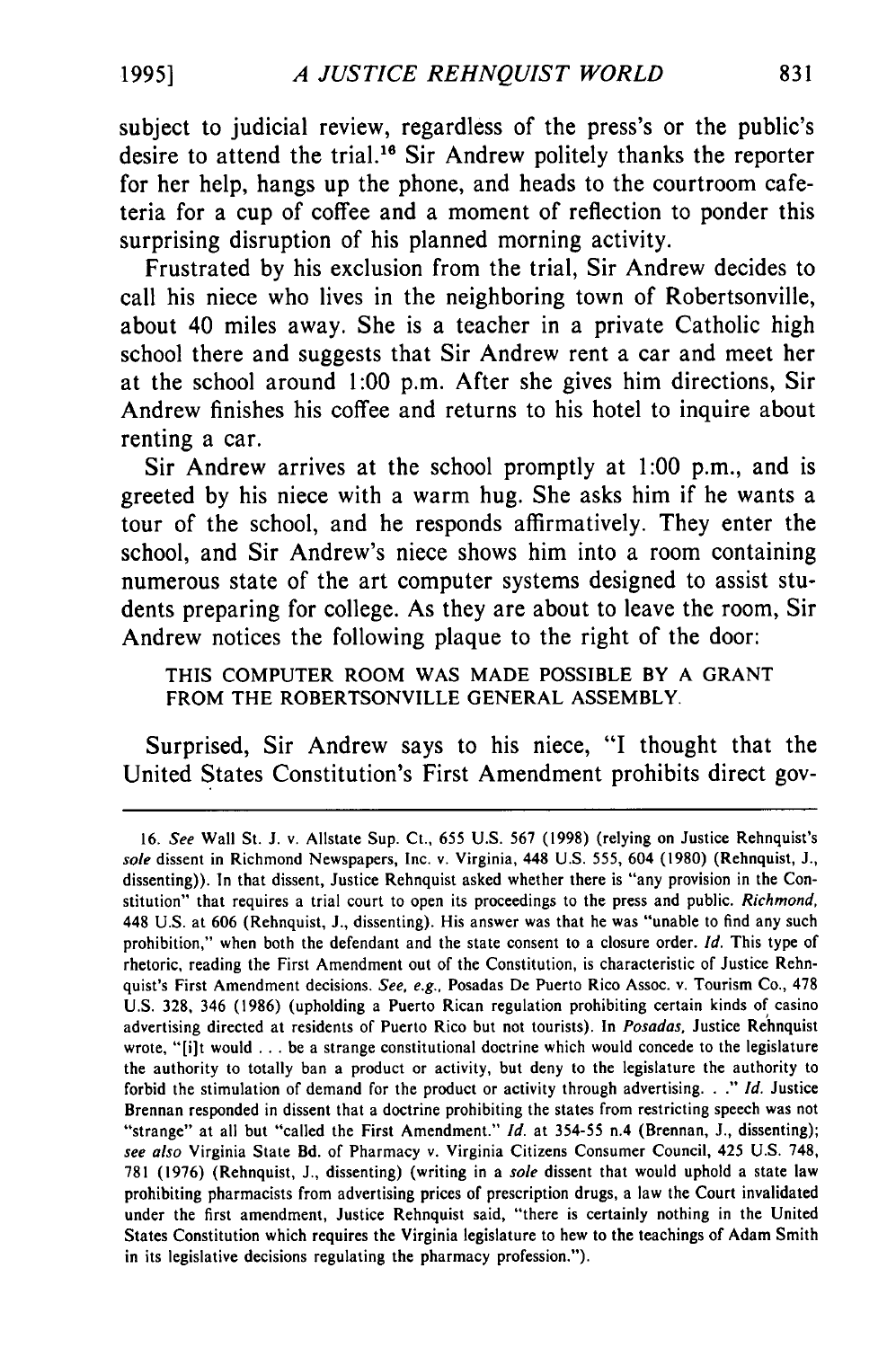ernment support for religious schools."

"Oh no," she responds. "We receive almost all of our secular books, equipment and materials from the state. In addition, public school teachers help us out with our secular subjects like math and science. The state is a big help and without the state aid for our secular education we would have a much harder time conducting many of our religious programs."<sup>17</sup>

After his niece shows him around the school, Sir Andrew asks her if there are any public schools nearby. He thinks it might be interesting to compare the two schools. She responds that the Robertsonville High School is only two miles away and since she has arranged to take the afternoon off, she can accompany him on his visit.

They arrive at the school around 2:30 p.m. and head to the principal's office to ask permission to look around, which the principal grants. The school is old, dirty, and in much worse condition than his niece's private school. Sir Andrew suggests that they visit a class and they enter a classroom at 2:45 to hear the teacher summarizing the lesson for that class. At 2:55, the teacher says, "As we leave school today, let us spend a minute in silent prayer and thank the good Lord for all that he has bestowed upon us." All the students in the class bow their heads except for two boys in the back of the room. Sir Andrew remarks to his niece that he thought that teacherled prayer was prohibited in American public schools. She whispers that it used to be but in a recent landmark decision the Supreme Court held that such prayer was permissible as long as the students have the choice of not praying with the rest of the class.<sup>18</sup>

18. *See* Falwell v. Georgia, 634 U.S. 345 (1997) (relying on Justice Rehnquist's dissent in

<sup>17.</sup> This kind of aid to parochial schools was upheld by the Supreme Court in Ollie North Elementary Sch. v. Missouri, 657 U.S. 432 (1997), in which a majority of the Court embraced Justice Rehnquist's discussion of the history and purposes of the establishment clause in Wallace v. Jaffree, 472 U.S. 38, 91 (1985) (Rehnquist, J., dissenting). In that dissent, Justice Rehnquist argued that the establishment clause should be interpreted to "prohibit the establishment of a national religion, and perhaps to prevent discrimination among sects. [It does not require] the government to be strictly neutral between religion and irreligion." *Wallace,* 472 U.S. at 113. Pursuant to this rationale, secular aid provided to parochial schools, no matter how great the aid and no matter how much such aid actually furthers the religious mission of the schools, easily passes constitutional muster. In fact, Justice Rehnquist has consistently voted to approve extensive aid to parochial schools. *See, e.g..* Aguilar v. Felton, 473 U.S. 402, 420-21 (1985) (Rehnquist, J., dissenting) (noting that public school teachers may provide teaching services in parochial school classrooms) (relying on his dissent in *Wallace,* 472 U.S. at 91); Meek v. Pittenger, 421 U.S. 349, 387 (1975) (Rehnquist, J., concurring in part & dissenting in part) (arguing that equipment and materials can be constitutionally provided to parochial schools).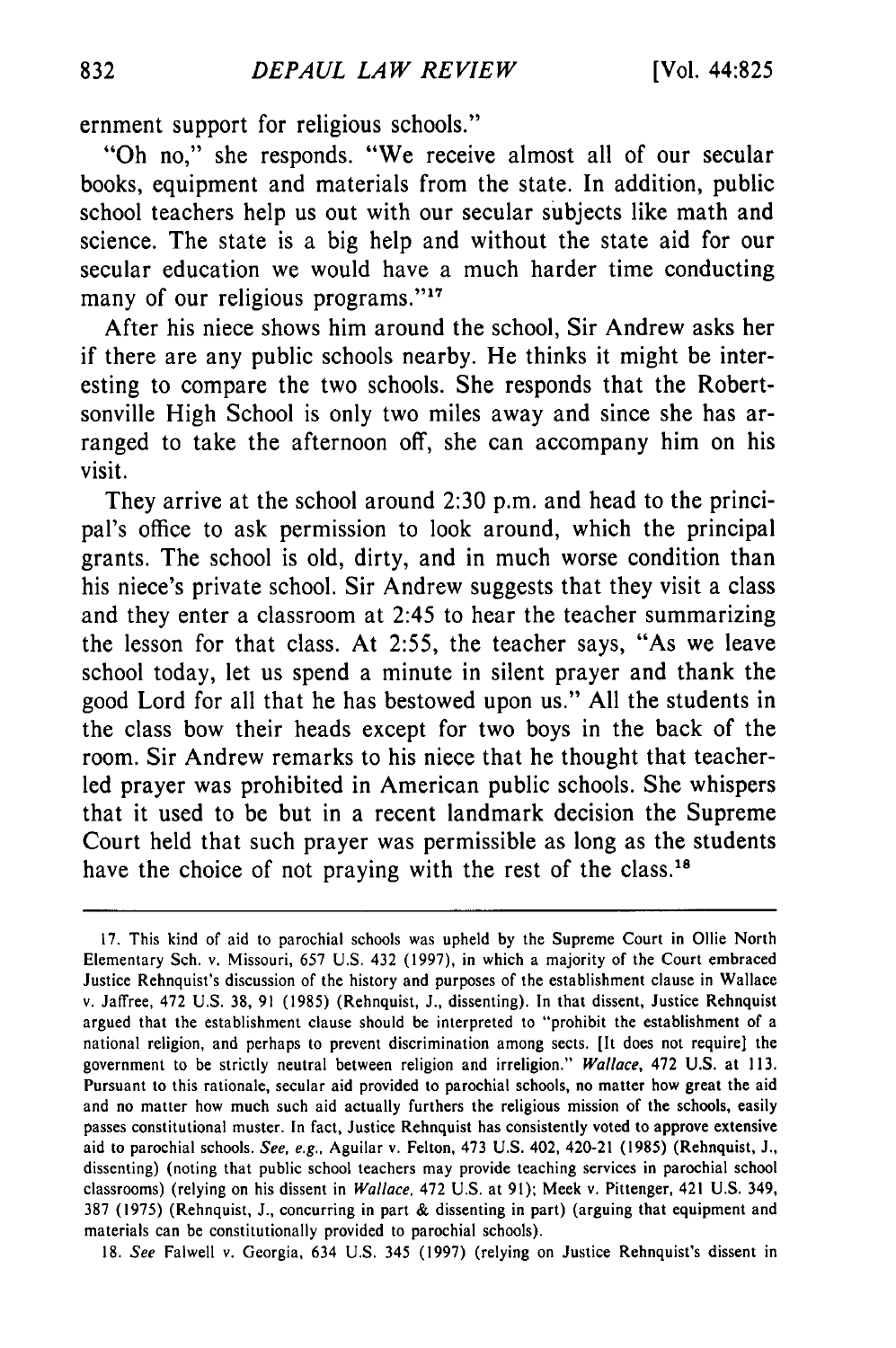As Sir Andrew and his niece leave the school, she invites him to spend the afternoon with her. Sir Andrew declines, however, because he has developed a painful migraine headache. He tells his niece that he needs to return to his hotel to take some medicine that will hopefully alleviate his discomfort.

As Sir Andrew is driving on the freeway back to his hotel, he notices that the Allstate license plates carry the slogan, "Choose Life, not Death, Support the Unborn," in small letters on the bottom of each plate. This surprises him so he picks up the car phone that came with his rental car and calls the state legislator whom he met yesterday morning in the park.

"Walter, this is Sir Andrew. Say, I have a question for you. I am driving on the motorway, and I have noticed that all of the Allstate cars have license plates supporting one side of your country's abortion debate. Is the slogan mandatory or can someone order a license plate without the slogan or cover it up?"

"Good to hear from you, Andrew," Walter says, "You know that slogan created quite a stir because some of our citizens did not want it on their plates. The law says it is mandatory so the hotheads sued us. The case went all the way to the Supreme Court but we won.<sup>19</sup> Personally, I never saw what the fuss was about."

"Thank you Walter," Sir Andrew says, "hopefully, I won't have to bother you again." Sir Andrew hangs up the phone and, his headache getting worse, begins concentrating more fully on his driving and the road back to his hotel. He arrives around 5:00 p.m., orders a room service dinner, and decides to begin a journal summarizing his First Amendment adventures in America. Over dinner, Sir Andrew realizes that his book comparing the two countries needs to be revised significantly.

Wallace, 472 U.S. at 91). In Wallace, Justice Rehnquist said that nothing in the establishment clause prohibits the state from endorsing prayer in the public schools. Wallace, 472 U.S. at 113- 114 (Rehnquist, J., dissenting); see also Lee v. Weisman, 112 **S.** Ct. 2649, 2678 (1992) (joining Justice Scalia's dissent arguing that prayer at public school graduation ceremony does not violate the first amendment).

<sup>19.</sup> See National Org. for Women v. Allstate, 658 U.S. 324 (1999) (relying on Justice Rehnquist's dissent in Wooley v. Maynard, 430 U.S. 705, 719-22 (1977) (Rehnquist, J., dissenting)). In Wooley, the Court held that New Hampshire violated the first amendment rights of Jehovah's Witnesses by requiring them (and all other residents of New Hampshire) to have license plates inscribed with the motto "live free or die." Wooley, 430 U.S. at 717. Justice Rehnquist would have upheld the New Hampshire law on the grounds that there is no affirmation of belief involved when a State requires its citizens to carry political messages on their license plates. *Id.* at 722 (Rehnquist, J., dissenting).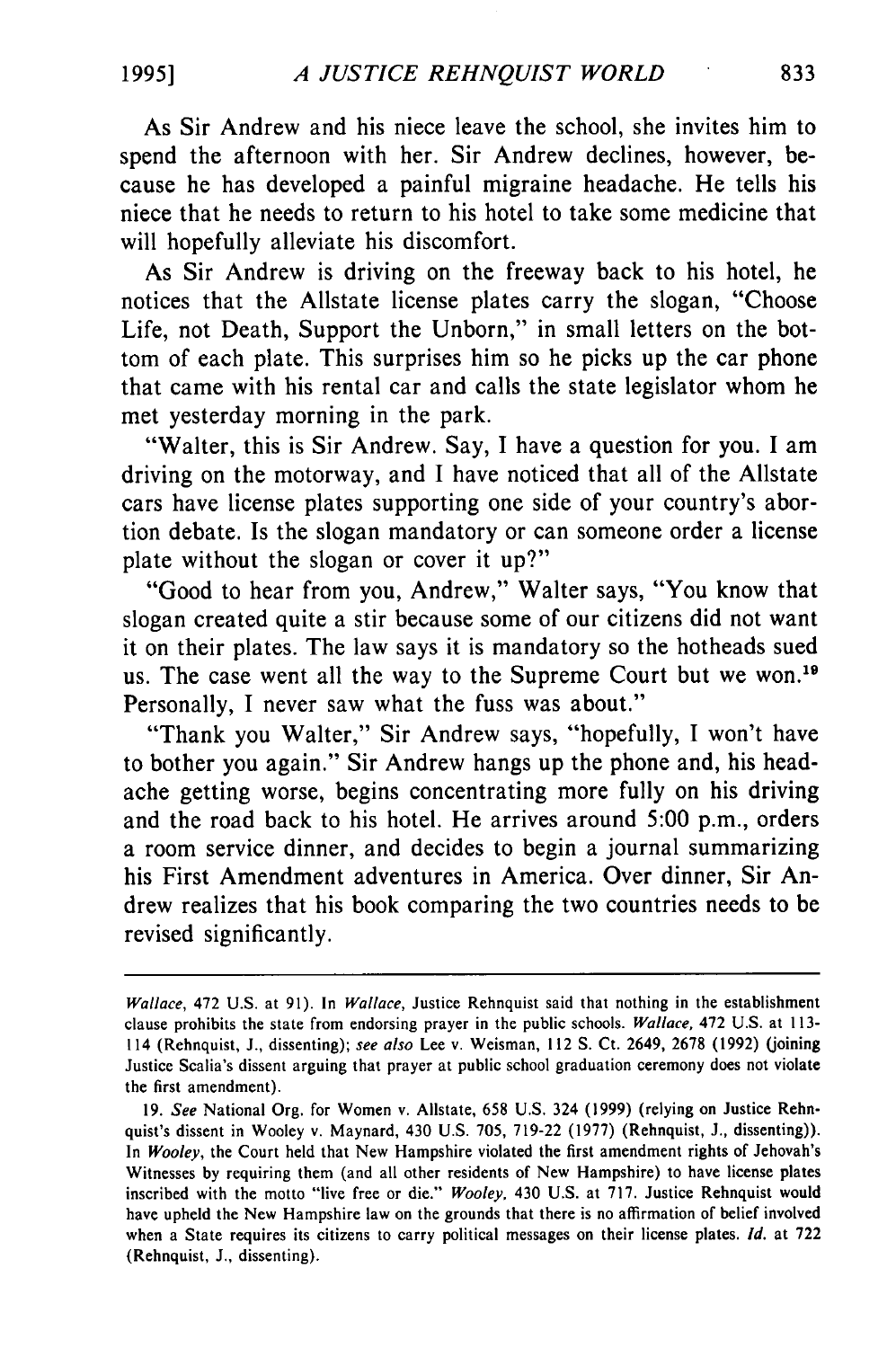After dinner, Sir Andrew feels much better and decides to attend a theatrical production for his evening entertainment. He calls the concierge and is delighted to learn that a revival of the musical "Hair," is playing at the Allstate municipal theater. The sixties being Sir Andrew's favorite decade, he arranges for a ticket and arrives at the theater at 8:00 p.m. The cast is strong, the production lively, and, of course, toward the end of the show, the nudity is frontal and complete. Sir Andrew leaves the theater his spirits soaring.

As Sir Andrew walks back to his hotel, he decides to take a detour and finds himself in a dark and seedy part of town full of abandoned and boarded-up buildings. He quickens his pace, takes a few turns, and ends up back on the well-lit avenue leading to his hotel. When he arrives at the lobby, Sir Andrew asks the concierge about all of the abandoned buildings. The concierge responds that they used to be strip clubs before Allstate outlawed nude dancing in bars. Sir Andrew thanks the concierge again for the tickets and retires to his room.

While performing his evening rituals, Sir Andrew reflects on the night's events. The play "Hair," with its nude scene, is obviously allowed by state authorities, but nude night club dancing is not permitted. This seems intuitively inconsistent to Sir Andrew, but it also rings a bell. He once again consults his summary of Supreme Court cases, and there he finds what he has been looking for, *Barnes v. Glen Theater, Inc.*<sup>20</sup> In that case, Justice Rehnquist held that a state could ban nude dancing in bars even though the state's lawyers conceded that the state would permit nude dancing as part of plays and ballets.<sup>21</sup> Sir Andrew records the evening's events in his journal and decides to turn in for the night.

#### *Day III*

When he awakes, Sir Andrew decides to take a short walk before breakfast. Walking along Allstate's streets, he thinks about what he has seen during his first two days in the United States. Clearly, there is something very strange going on in a country allegedly committed to freedom of expression, freedom of the press, and freedom

<sup>20. 111</sup> **S.** Ct. 2456 (1991).

<sup>21.</sup> *Id.* at 2473 (White, J., dissenting). For one commentator's analysis of *Barnes,* see Vincent Blasi, Six *Conservatives in* Search *of the First Amendment: The* Revealing *Case of Nude* Danc*ing,* **33** WM. **&** MARY. L. REV. 611, 644 (1992) (describing Justice Rehnquist's decision in *Barnes* as "ambiguous" and "unelaborated").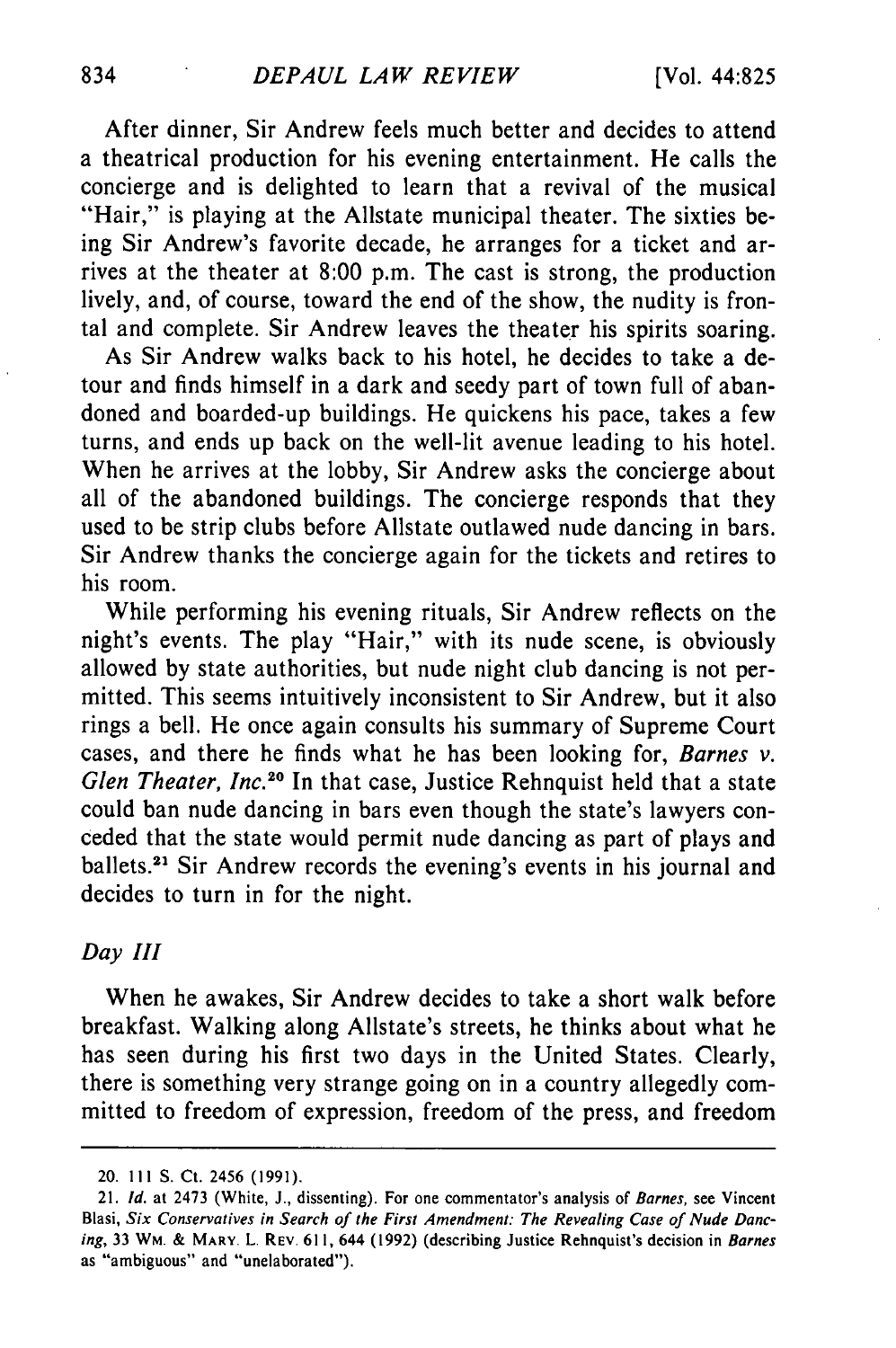of religion. As he turns a corner, however, he notices an envelope on the sidewalk. Inside the envelope are ten one hundred dollar bills. Elated by his find, he heads back to the hotel to have breakfast and to figure out what to do with the money.

Over his chipped beef on toast, Sir Andrew decides to donate the money to an American charitable organization. After finishing his breakfast, he returns to his room and looks up "Charitable Organizations" in the yellow pages. To his great surprise, there are none listed. Perplexed, he calls the local public library to ascertain how to find information on charitable groups. A chipper young man answers the phone and Sir Andrew says:

"Hello, I am visiting Allstate from a foreign country and I am interested in donating some money. Can you provide me some information relating to local charities?" The young man pauses and then responds in a low voice:

"Well, I would like to give you that information, but the sad fact is that there are no charities operating in Allstate anymore; although that is a situation the legislature is trying to change."

"That cannot be," Sir Andrew immediately replies. He then remembers the events of the last two days and says, "Permit me to rephrase that. Why are there no local charities?"

"Well, what happened was that the Allstate legislature decided to enact all kinds of restrictions on how charitable organizations can operate and solicit funds. For example, it passed a law prohibiting the solicitation of contributions by any charitable organization that spends more than twenty-five percent of its receipts on administrative expenses.<sup>22</sup> It also limited how such organizations can use professional fund raisers to help them ask for donations. For example, such fund raisers have to be licensed by the state, there is a maximum fee that fund raisers can charge charitable groups, and fund raisers have to disclose to potential donors significant and obtrusive information relating to their activities during the previous twelve months.<sup>23</sup> Several charities sued to challenge the laws but my under-

23. All three restrictions were once struck down by the Supreme Court in Riley v. National

<sup>22.</sup> A similar law was struck down by the Supreme Court in Schaumburg v. Citizens for a Better Env't, 444 U.S. 620 (1980). The Court concluded that the state's interest in preventing fraud and public annoyance by charitable organizations could be furthered by measures less extreme than the administrative expenses cap. *Id.* at 637. The Court also stated that "our cases long have protected speech even though it is in the form of **. .** .a solicitation to pay or contribute money." *Id.* at 633 (citing New York Times v. Sullivan, 376 U.S. 254 (1964)). Justice Rehnquist was the *sole* dissenter. *Id.* at 639 (Rehnquist, J., dissenting).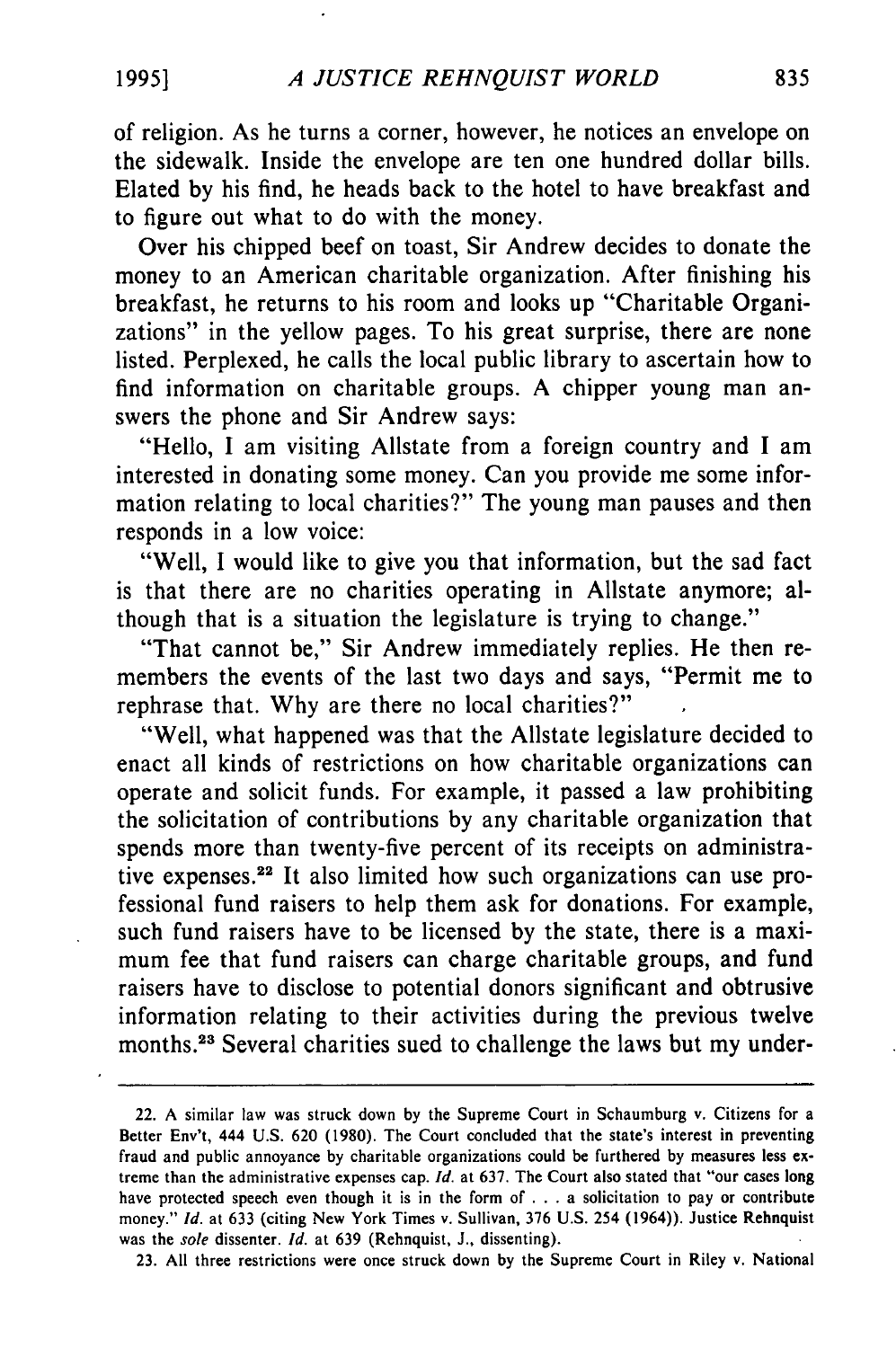standing is that the Supreme Court upheld each of the regulations.<sup>24</sup> Anyway, because of those laws, local charities decided that they could not operate effectively in our state. I understand that the legislature may try to rectify the problem but you must be aware of the difficulties involved in trying to get them to admit they were wrong."

"Thank you for your help, young man. I hope your legislature acts quickly." Sir Andrew hangs up the phone and decides that he will hold on to the money and donate it to his favorite British charity.

Sir Andrew's agenda for the morning includes an appointment with a local public broadcasting television station. The station runs a program called "Crossroads," that is devoted to discussions about current trends in foreign countries. The host of the show wants to interview Sir Andrew on the differences between freedom of speech in America and freedom of speech in England. Sir Andrew arrives at the station at 10:00 a.m. He is shown to a dressing room where he is provided a cup of coffee and a list of rules regarding the format of the show. One of the rules states the following:

This television station receives federal funds pursuant to the Public Television Funding Act of 1996. Pursuant to that Act, federal funds cannot be used to advocate the use of abortion as a method of family planning or the use of illegal drugs for recreational purposes. Accordingly, please prepare your remarks consistently with this federal law.

Sir Andrew stares with disbelief at this provision. Although he had no intention of talking about either topic, he is surprised by this restriction on what he can say. While he is pondering this problem, a well-dressed man walks into his dressing room and says:

"Hello, you must be Sir Andrew. My name is Thomas Winston and I am the host of 'Crossroads.' I see you have read our rules and regulations. We go on in thirty minutes. Do you have any questions?"

"I certainly do," responds Sir Andrew. "What is all this about not advocating abortions or the use of drugs?"

Winston looks at Sir Andrew somewhat pensively and says, "Oh yes, that. This law was passed several years ago because those idiots

Fed'n of the Blind of N. C., Inc., 487 U.S. 781, **803 (1988).** Justice Rehnquist dissented as to all three regulations. *Id.* at 804, 814 (Rehnquist, C.J., dissenting).

<sup>24.</sup> See UNICEF v. Allstate, **656 U.S.** 234 **(1997)** (relying on Justice Rehnquist's dissents in *Schaumburg* and *Riley).*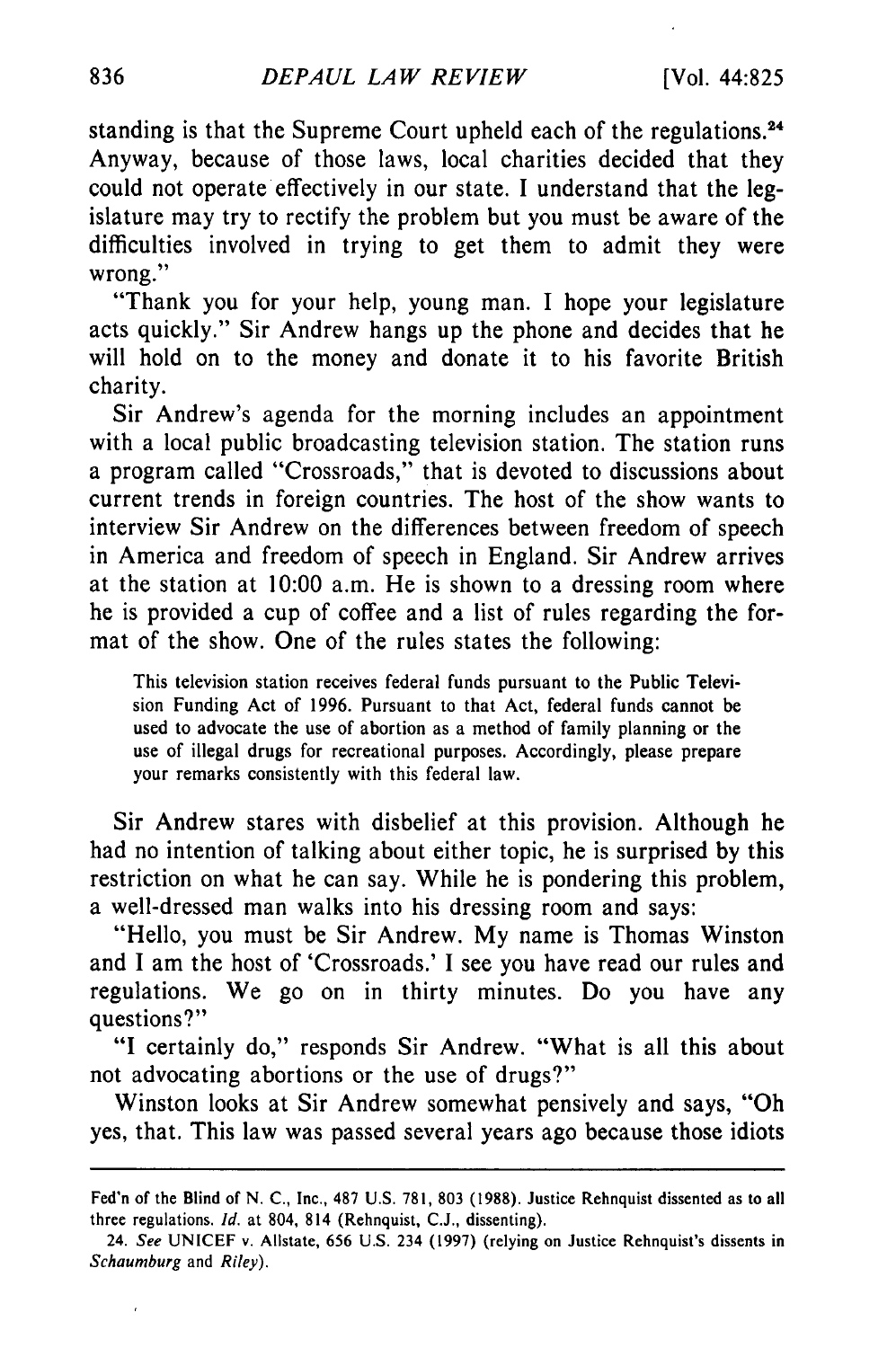in Washington didn't want taxpayer dollars going to fund topics they thought the public didn't like. They made a big stink over how the First Amendment might protect such programs, but not when the programs are aired over stations that receive federal funds. I think it is a ridiculous rule, but we cannot survive without the federal money so we have to follow it. So, please take this law into account during the show or our funding could be withdrawn."

Sir Andrew pauses, sizes up Thomas Winston, and then says, "Surely this law violates your First Amendment. The United States government cannot condition its financial grants on the recipients' promise not to discuss certain topics or express certain viewpoints."

"Well, I'm no lawyer but I do know that the Supreme Court has upheld this law.<sup>25</sup> This is how our lawyers explained this case to me. The government has no obligation to fund public television. Accordingly, when it does decide to do so, it may put restrictions on the use of that money. Here, the government decided that taxpayers did not want their tax dollars spent advocating abortions or illegal drugs. According to our lawyers, the Supreme Court held that the restriction against such shows simply furthered the purposes of the grant program and therefore did not violate any constitutional provision, including the First Amendment."26

Sir Andrew reflects on this answer. In light of the American government's involvement in so many of the daily affairs of the American people, an interpretation of the First Amendment that allows the government to tie its largesse to forfeiture of First Amendment freedoms is an extremely dangerous one. Therefore, being a man of principle, Sir Andrew decides that he cannot in good conscience agree to be on the show and, after apologizing to the host, he walks out of the television station disappointed that he couldn't appear on the show.

Sir Andrew decides to walk from the studio back to his hotel. On the way he notices a young man handing out leaflets in the street. Sir Andrew takes one of the leaflets which says:

**A** VOTE FOR VICK **IS A** VOTE **AGAINST QUOTAS! ELECT** VICK

<sup>25.</sup> See Firing Line v. United States, 654 U.S. 432 (1997).

<sup>26.</sup> Justice Rehnquist has used this logic to uphold (or argue to uphold) both content-based and viewpoint based restrictions on speech in the context of governmental subsidies. See, e.g., Rust v. Sullivan, 500 U.S. 173, 203 (1991) (upholding HHS regulation prohibiting family planning organizations that receive federal funds from advocating abortions); FCC v. League of Women Voters, 468 U.S. 364, 402 (1984) (Rehnquist, J., dissenting) (dissenting from Court decision invalidating law prohibiting public television stations from editorializing).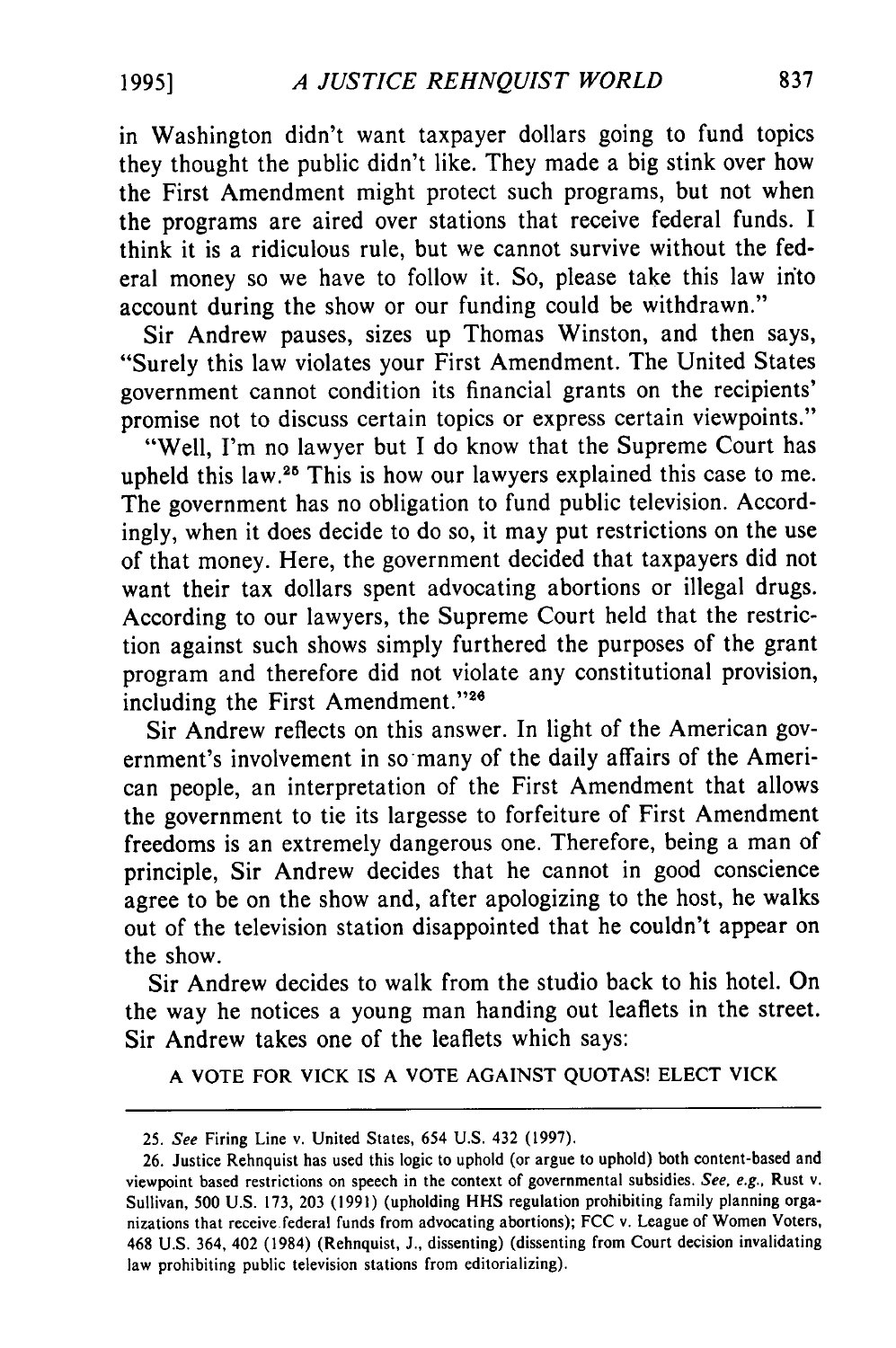**THOMAS FOR** GOVERNOR **AND HE** WILL HELP **YOU GET** YOUR **JOB** BACK. ISN'T IT **ABOUT** TIME TO **PUT** HARD WORKING REAL **AMERICANS** BACK TO WORK? **ON** ELECTION DAY VOTE FOR VICK! [paid for **by** Friends for Vick].

Sir Andrew reads the leaflet with some fascination because he has a-lunch date with an old friend who works for a group dedicated to furthering minority rights in Allstate. He looks forward to discussing this leaflet with his friend.

After Sir Andrew returns to his hotel room, he finds a message from his wife that he needs to return to London immediately. Accordingly, he makes a reservation on the next available flight, which leaves at 5:00 p.m., and packs his suitcase. He then heads downstairs to meet his friend for lunch at the hotel restaurant. After they order, Sir Andrew takes the leaflet from his pocket and shows it to his old friend. "Well Catherine, I trust your organization is fighting this Vick guy tooth and nail."

"Actually, Andrew, we are not allowed to fight or support specific candidates anymore. Allstate has a law that prohibits all corporations, and we are incorporated you know, from making any expenditure in connection with a state or local election. We are allowed to set up a segregated fund for that purpose, but that is costly and difficult."27

Sir Andrew drops his fork and says, "but you are a public interest organization. Surely, groups like yours are allowed to support candidates whose beliefs are consistent with the beliefs of your members."

"Unfortunately not," Catherine replies. "About three months ago the Supreme Court upheld the Allstate law on the grounds that the special characteristics of the corporate structure allow the state to regulate corporate speech even when it is political and even if the corporation is politically oriented and not-for-profit.<sup>28</sup> It is a terrible decision but I am afraid we are stuck with it."

Sir Andrew tells Catherine he is sorry but not surprised after what he has seen over the past three days. Sir Andrew then decides to change the subject and he and Catherine enjoy a merry lunch recounting fond memories of their days at Cambridge.

<sup>27.</sup> This Allstate law is substantially similar to the federal law that the Supreme Court invalidated in FEC v. Massachusetts Citizens for Life, Inc., 479 U.S. 238, 263 (1986). Justice Rehnquist dissented. *Id.* at 266 (Rehnquist, C.J., dissenting).

<sup>28.</sup> *See* Citizens for a Safer Allstate v. Allstate, 688 U.S. 234 (1999) (relying on Justice Rehnquist's dissent in *FEC,* 479 U.S. at 266 (Rehnquist, C.J., dissenting)).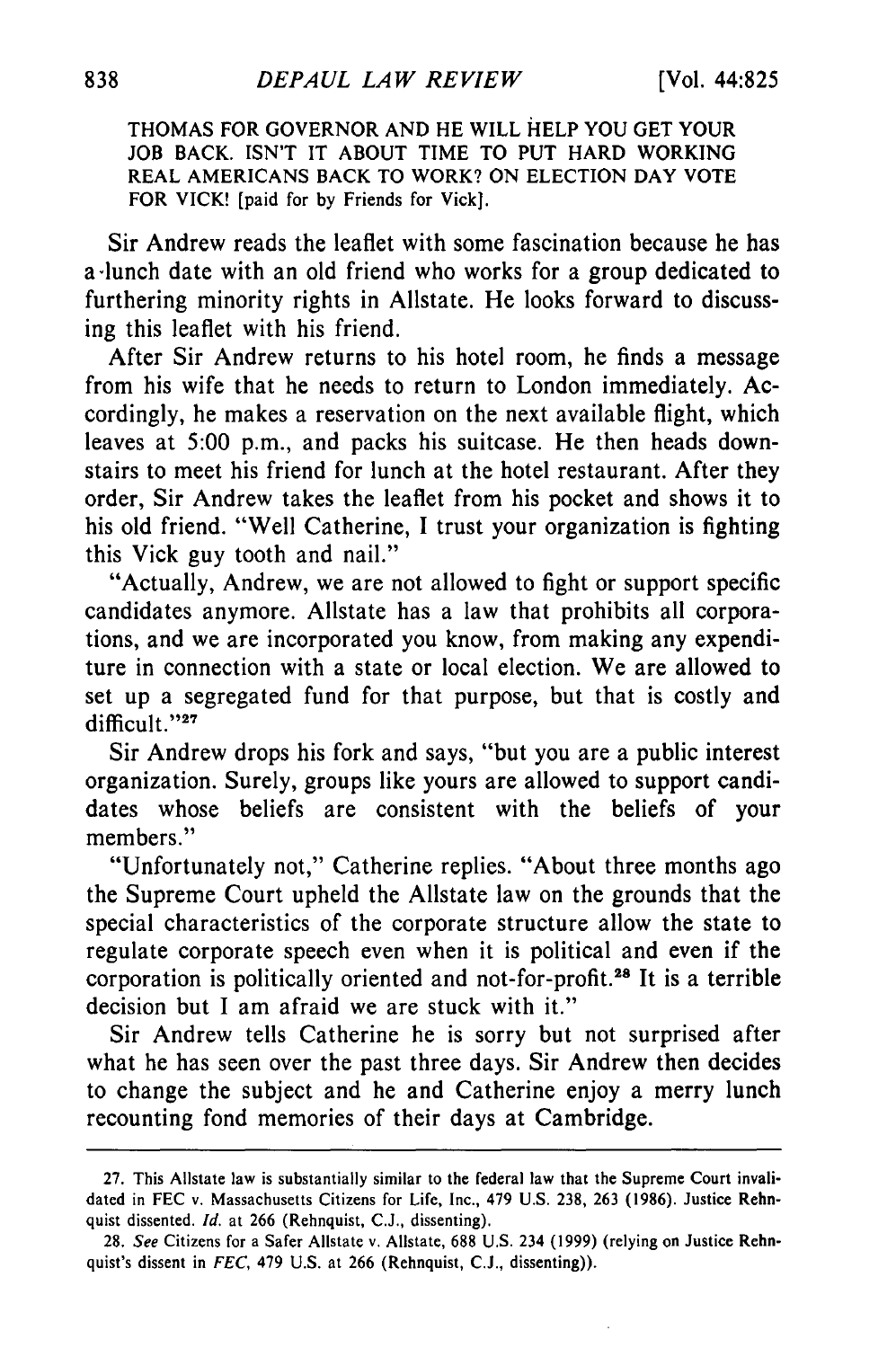By the time lunch ends, it is almost 3:00 p.m. and Sir Andrew has to take a taxi to the airport. As his plane takes off, Sir Andrew reviews the events of the last three days. His trip began, of course, because the Supreme Court decided that a person who burned the American flag in political protest could be prosecuted under a flag burning law, but a person who burned a cross directly in front of several people of color could not be prosecuted under a law prohibiting race-based fighting words. He then learned that state-owned airports can constitutionally ban all leafletting; that the states can tax large newspapers differently than small newspapers; that states can ban political protests outside foreign embassies; that the public and the press have no right to attend trials of great public interest; that the states can finance religious schools and sponsor prayer in the public schools; that the states can mandate that their drivers carry political messages on their license plates; that the states can prohibit nude dancing in bars while allowing it in the local community theater; that the states can regulate charities out of existence; that the states can condition their financial grants to the arts on the grantee agreeing not to express certain viewpoints; and that states can severely impede the political speech of political organizations. After reviewing his journal, Sir Andrew closes his eyes and drifts off into a deep sleep where he has a nightmare about the Chief Justice of the United States Supreme Court presiding on the bench wearing nothing but a larger than life American flag.